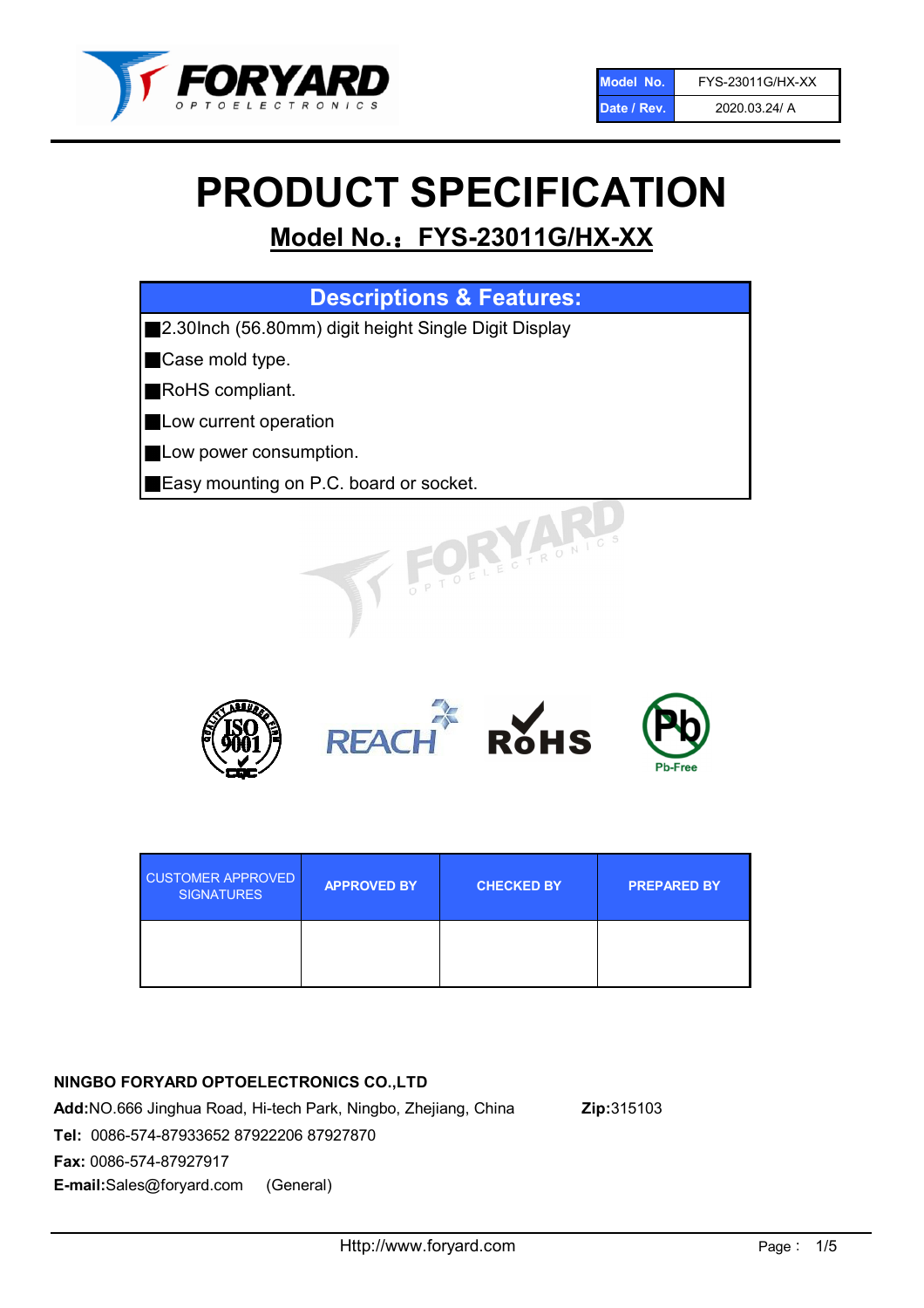

| Model No.   | FYS-23011G/HX-XX |
|-------------|------------------|
| Date / Rev. | 2020.03.24/ A    |

## Model No.: FYS-23011G/HX-XX

# ■ -XX: REF Surface / Epoxy color

| Color<br><b>Number</b>      |               |                           |               |            |
|-----------------------------|---------------|---------------------------|---------------|------------|
| REF Surface Color   O White |               | I○ Black  ○ Grav          | $\circ$ Red   | IO Green   |
| Epoxy Color                 | ○ Water Clear | $\circ$ White $\circ$ Red | $\circ$ Green | ( ) Yellow |

#### ■ Mechanical Dimensions



# Notes:

- 1. All pins are Φ0.60[.023]mm
- 2. Dimension in millimeter [inch], tolerance is ±0.25 [.010] and angle is ±1° unless otherwise noted.
- 3. Bending≤Length\*1%.
- 4.The specifications,characteristics and technical data described in the datasheet are subject to change without prior notice.
- 5.The drawing is different from the actual one, please refer to the sample.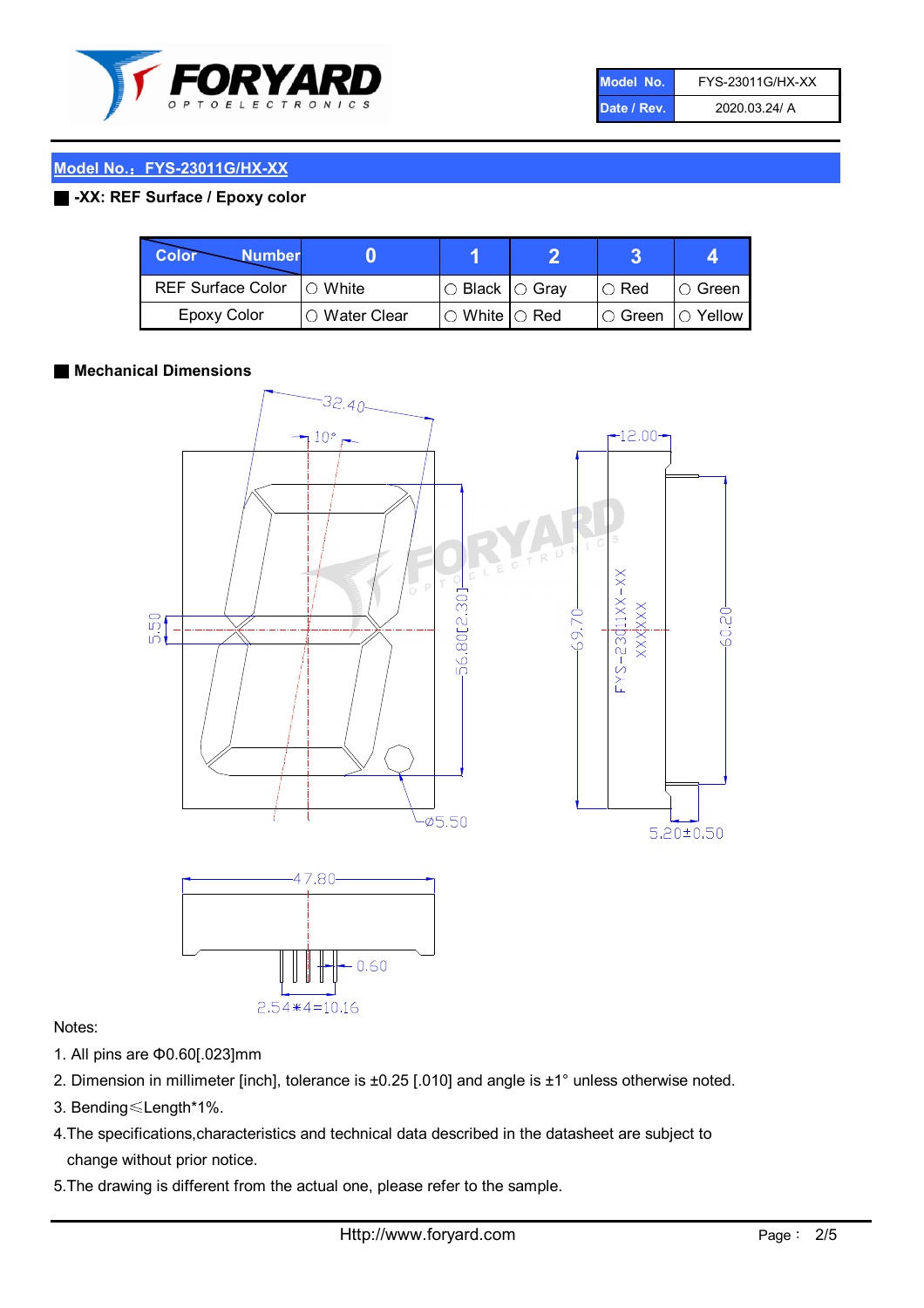

| Model No.   | FYS-23011G/HX-XX |
|-------------|------------------|
| Date / Rev. | 2020.03.24/ A    |

# Model No.: FYS-23011G/HX-XX

■ All Light On Segments Feature & Pin Position



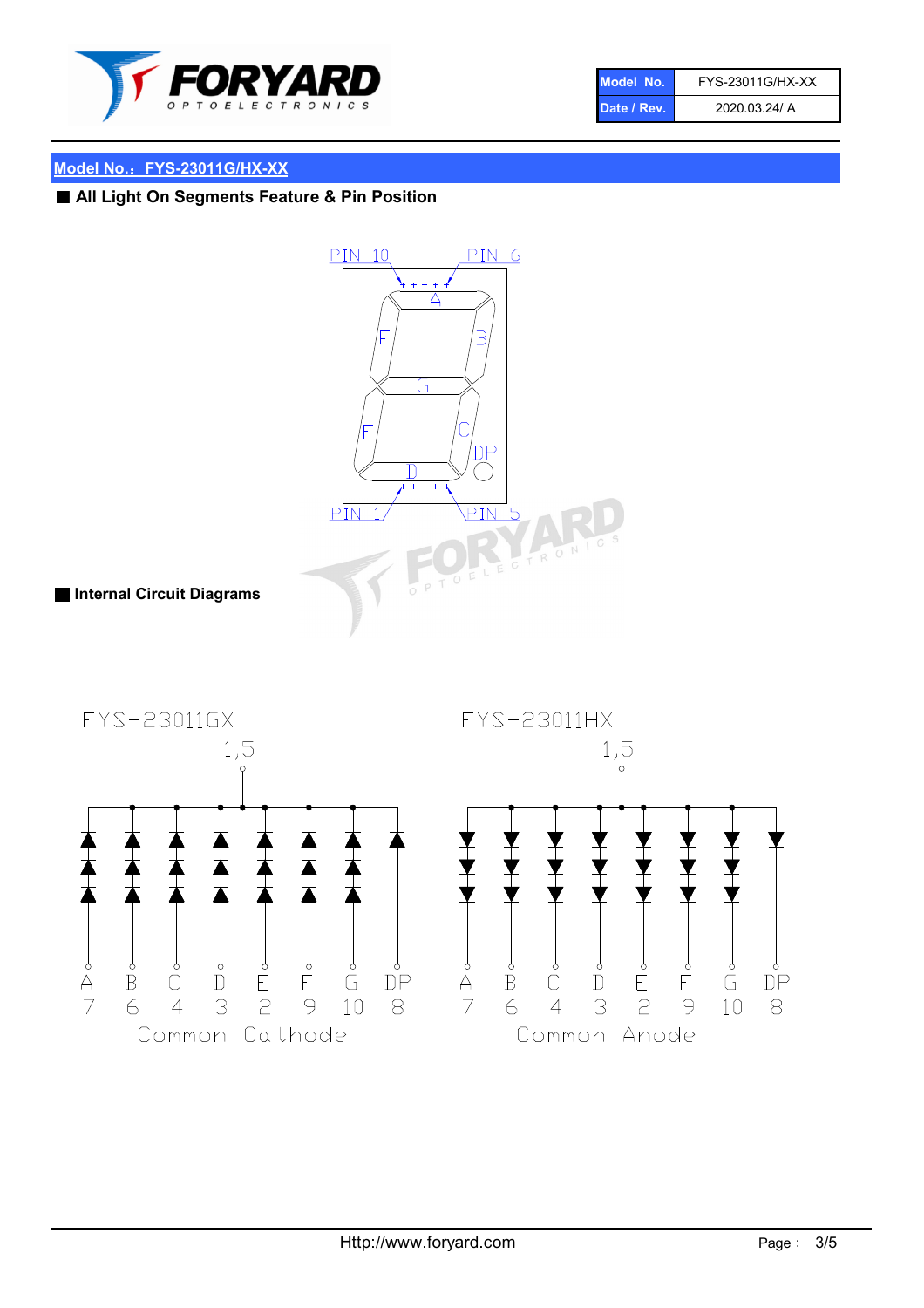

| Model No.   | FYS-23011G/HX-XX |
|-------------|------------------|
| Date / Rev. | 2020.03.24/ A    |

(Ta=25℃)

# Model No.: FYS-23011G/HX-XX

|  | Absolute maximum ratings |  |
|--|--------------------------|--|
|  |                          |  |
|  |                          |  |
|  |                          |  |

| <b>psolute maximum ratings</b> |               |                       |              |            | (Ta=25℃)     |
|--------------------------------|---------------|-----------------------|--------------|------------|--------------|
|                                |               |                       | <b>Value</b> |            |              |
| <b>Parameter</b>               | <b>Symbol</b> | <b>Test Condition</b> | <b>Min</b>   | <b>Max</b> | <b>Unit</b>  |
| Reverse Voltage                | VR            | $IR = 30$             | 5            |            | V            |
| <b>Forward Current</b>         | IF            |                       |              | 30         | mA           |
| Power Dissipation              | Pd            |                       |              | 100        | mW           |
| <b>Pulse Current</b>           | Ipeak         | Duty=0.1mS,1KHz       |              | 150        | mA           |
| <b>Operating Temperature</b>   | Topr          |                       | $-40$        | $+85$      | $^{\circ}$ C |
| Storage Temperature            | Tstr          |                       | -40          | $+85$      | $^{\circ}$ C |

#### ■ Electrical-Optical Characteristics

#### ● Color Code & Chip Characteristics:(Test Condition:IF=10mA)

Typ Max S | Hi $\textsf{Red}$  | AlGaInP | 660nm LE 20nm | 2.00 | 2.50 D | Super Red | AIGaAs/DH | 650nm | 20nm | 2.00 | 2.50 E | Orange | GaAsP | 625nm | 35nm | 2.00 | 2.50 A | Amber | GaAsP | 610nm | 35nm | 2.00 | 2.50 Y | Yellow | GaAsP | 590nm | 35nm | 2.00 | 2.50 G Yellow Green AIGaInP | 570nm | 10nm | 2.00 | 2.50 3.00 3.80 3.00 3.80 W | White | InGaN/GaN | X=0.29,Y=0.30 |CCT:9500K| 3.00 | 3.80 UHR Ultra Hi Red | AlGaInP | 640nm | 20nm | 2.00 | 2.50 UR | Ultra Red | AlGaInP | 635nm | 20nm | 2.00 | 2.50 UE Ultra Orange | AIGaInP | 625nm | 20nm | 2.00 | 2.50 UA Ultra Amber | AIGaInP | 610nm | 20nm | 2.00 | 2.50  $UV$  Ultra Yellow  $\vert$  AlGaInP  $\vert$  590nm  $\vert$  20nm  $\vert$  2.00  $\vert$  2.50  $\text{UG}$  Ultra Yellow Green | AIGaInP | 570nm | 30nm | 2.00 | 2.50 PG Pure Green | InGaN | 520nm | 36nm | 3.00 | 3.80 30nm 3.00 3.80 30nm 3.00 3.80 UW |Ultra White | InGaN/GaN | X=0.29,Y=0.30 |CCT:9500K| 3.00 | 3.80 10~20 Standard brightness Forward Voltage(VF) Unit:V 15~30 10~20 10~20 625nm GaAsP 590nm **Emitting Color Dice Material** 10~21 610nm Luminous **Intensity** (Iv) Unit:mcd AlGainP 660nm GaAsP GaAsP AlGaAs/DH **Spectral** Line halfwidth (∆λ1/2) Peak Wave Length $(\lambda_{\rm P})$ UB 460nm 635nm AlGaInP AlGaInP AlGaInP InGaN/GaN AlGaInP | 570nm | 10nm | 2.00 | 2.50 | 10~20 30~105 30~135 460nm 520nm Ultra brightness **AlGaInP** AlGaInP 60nm AlGaInP 640nm Segment-to-Segment Luminous Intensity ratio(Iv-M) 1.5:1 610nm 9~20(mw) 350~450 470nm 120~180 120~180 Ultra Blue InGaN/GaN InGaN/GaN 9~20(mw) 20~50 280~600 570nm | 30nm | 2.00 | 2.50 | 20~60 470nm 590nm InGaN/GaN B Blue I InGaN 40~85 60~120~180 40~70

#### Note:

1.Luminous Intensity is based on the Foryard standards.

2.Pay attention about static for InGaN